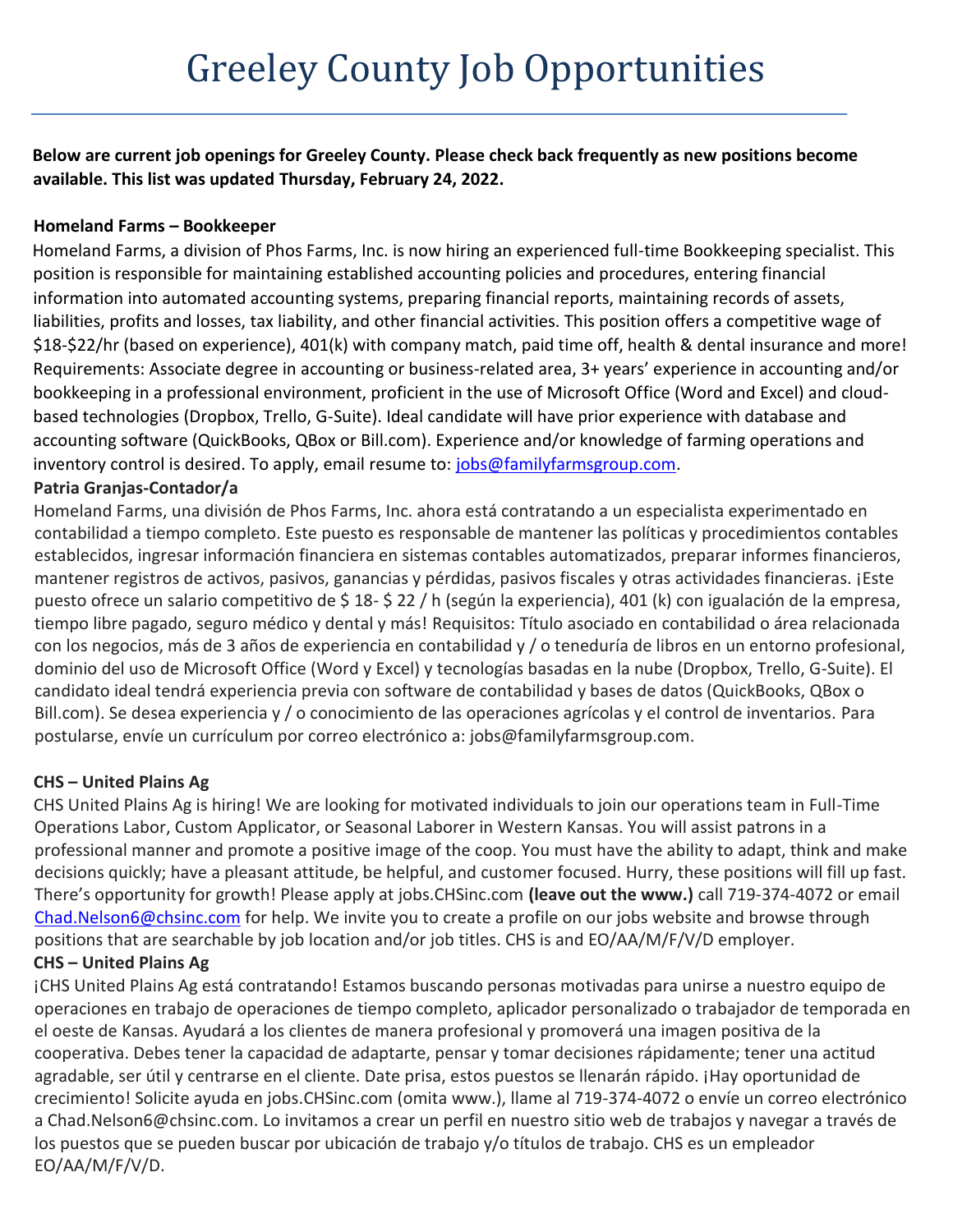#### **The Scoular Company – Receiving Pit Operator**

Scoular Coolidge/Tribune is looking at adding another receiving pit operator to the team! Duties will include dumping/loading trucks, loading trains, typical housekeeping, and maintenance of a grain elevator. Must be able to pass a drug test and physical along with other physical requirements. No prior grain handling experience is necessary. The Scoular Co., one of the largest supply chain companies in North America, offers a competitive salary and benefits package. For consideration please stop by our facility to fill out an application. The Scoular Co Tribune Facility, 516 W Newton, Tribune, KS 67879. If you have any questions, please contact us at (620) 871-0066. The Scoular Co is an EOE. This position will be open until filled.

#### **The Scoular Company – Operador de pozo de recepción**

¡Scoular Coolidge/Tribune está buscando agregar otro operador de recepción al equipo! Los deberes incluirán descargar/cargar camiones, cargar trenes, limpieza típica y mantenimiento de un elevador de granos. Debe poder pasar una prueba de drogas y un examen físico junto con otros requisitos físicos. No se necesita experiencia previa en manejo de granos. Scoular Co., una de las empresas de cadena de suministro más grandes de América del Norte, ofrece un salario competitivo y un paquete de beneficios. Para consideración, pase por nuestras instalaciones para completar una solicitud. The Scoular Co Tribune Facility, 516 W Newton, Tribune, KS 67879. Si tiene alguna pregunta, comuníquese con nosotros al (620) 871-0066. Scoular Co es una EOE. Esta posición estará abierta hasta que se llene.

# **POSITIONS AVAILABLE AT UNIFIED GREELEY COUNTY IN TRIBUNE, KANSAS**

Unified Greeley County is an Equal Opportunity Employer Unified Greeley County es un empleador de igualdad de oportunidades 508 Broadway Tribune, KS 67879 (620) 376-4278

#### **Municipal Service District – Full Time**

Unified Greeley County – Municipal Service District is now accepting employment applications for a full-time position as Utility Clerk with full benefits and retirement. Applicants must be familiar with MS Office applications and general computer knowledge. Employment applications may be picked up at City Hall, 508 Broadway, Tribune, KS. Applications will be accepted until the position is filled.

#### **Distrito de Servicio Municipal - Tiempo Completo**

Unified Greeley County – Municipal Service District ahora está aceptando solicitudes de empleo para un puesto de tiempo completo como empleado de servicios públicos con beneficios completos y jubilación. Los solicitantes deben estar familiarizados con las aplicaciones de MS Office y tener conocimientos generales de informática. Las solicitudes de empleo se pueden recoger en el Ayuntamiento, 508 Broadway, Tribune, KS. Se aceptarán solicitudes hasta que se llene el puesto.

#### **County Appraiser**

Unified Greeley County has a position opening for a County Appraiser. Job responsibilities include administrative and supervisory work in the Appraiser's Office as well as the annual valuation of all real and personal property within the County. CAE, RES, RMA or General Certification from the Kansas Real Estate Appraisal Board is required as well as three (3) years of appraisal experience including experience in the ass appraisal of real property. Applicants must be qualified by the Director of Property Valuation as an eligible County appraiser and meet all Kansas Statutory requirements. Salary based on experience. Applications may be picked up at City Hall, 508 Broadway, Tribune, KS 67879.

#### **Tasador del condado**

El Condado Unificado de Greeley tiene una vacante para un Tasador del Condado. Las responsabilidades laborales incluyen el trabajo administrativo y de supervisión en la Oficina del Tasador, así como la valoración anual de todos los bienes muebles e inmuebles dentro del Condado. Se requiere CAE, RES, RMA o Certificación General de la Junta de Tasación de Bienes Raíces de Kansas, así como tres (3) años de experiencia en tasación,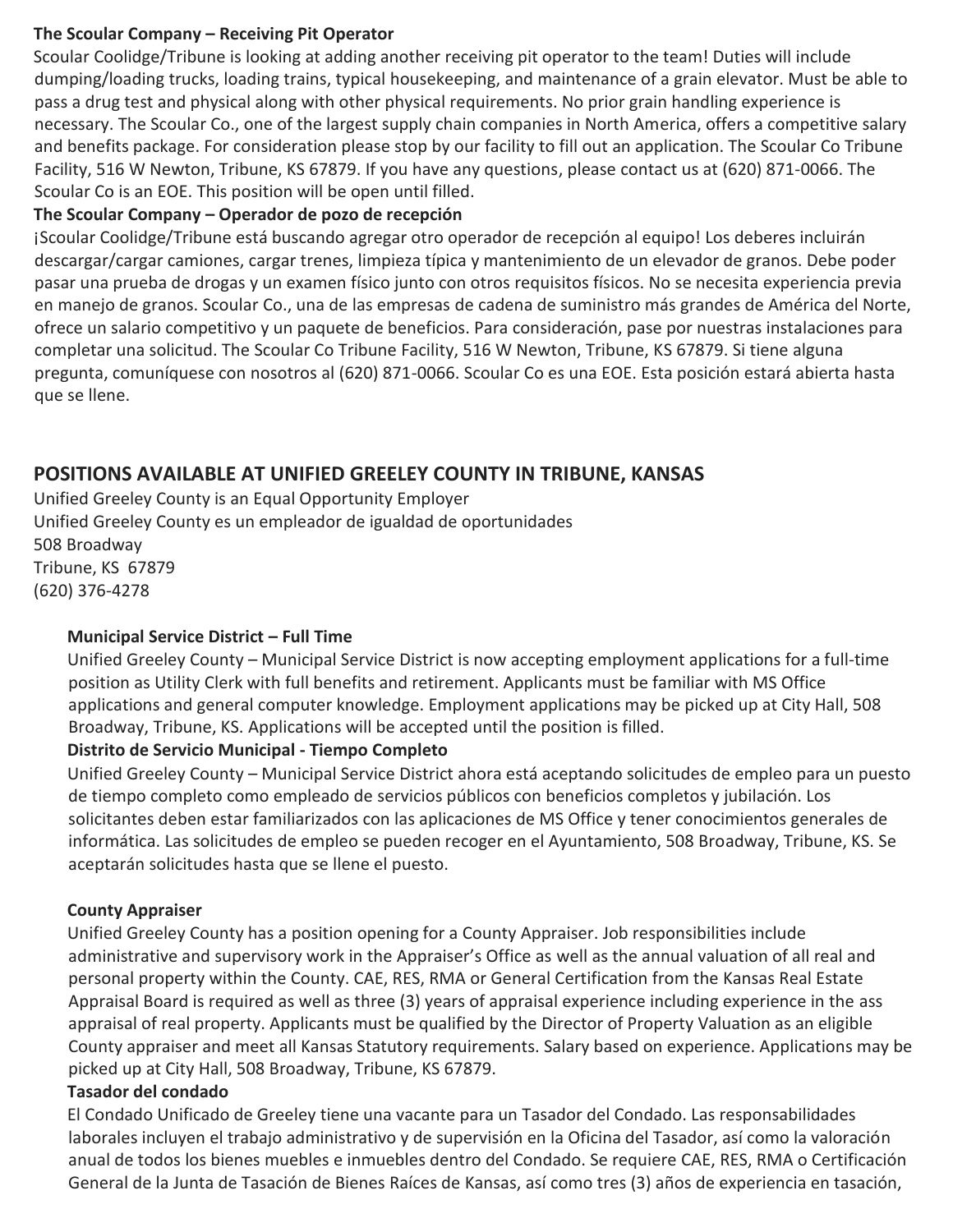incluida la experiencia en la tasación de bienes inmuebles. Los solicitantes deben estar calificados por el Director de Valuación de Propiedades como tasadores elegibles del Condado y cumplir con todos los requisitos legales de Kansas. Salario en base a experiencia. Las solicitudes se pueden recoger en City Hall, 508 Broadway, Tribune, KS 67879.

# **POSITIONS AVAILABLE AT SEABOARD FOODS**

Local Office: 215 N. 4th St Leoti, KS 67861 (620) 375-4431 For more information visit [www.seaboardfoods.com/careers](http://www.seaboardfoods.com/careers)

#### **Animal Caretaker**

Seaboard Foods has open positions available as an animal caretaker.

# **Grounds Maintenance**

Seaboard Foods has open positions available as a grounds maintenance member.

#### **Load-out Crew**

Seaboard Foods has open positions available as a load-out crew member.

#### **Truck Wash**

Seaboard Foods has open positions available as a truck wash team member.

#### **Farm Maintenance**

Seaboard Foods has open positions available as a farm maintenance member.

#### **Feed Mill Operator**

Seaboard Foods has open positions available as a feed mill operator.

#### **Feed Mill Maintenance**

Seaboard Foods has open positions available as a feed mill maintenance member.

# **POSITIONS AVAILABLE AT GREELEY COUNTY SCHOOLS IN TRIBUNE, KANSAS**

Greeley County Schools 400 W. Lawrence Tribune, KS 67879 620-376-4211 or 620-376-4265 Greeley County Schools is an equal opportunities employer. Greeley County Schools es un empleador de igualdad de oportunidades.

#### **Full-Time Elementary Para**

Greeley County Schools is taking applications for 2 Elementary paras for the remainder of the 2021-2022 school year. Health insurance and retirement are included with these positions. Must have a valid driver's license. Applications will be accepted until filled. Interested individuals may obtain an application in the District Office, tribuneschools.org, or Tribune Jackrabbits Facebook page. Questions concerning these positions may be directed to Superintendent John Niehues or Board Clerk Katie Zerr.

#### **Para primaria de tiempo complete**

Las escuelas del condado de Greeley aceptarán solicitudes para 2 parados de primaria durante el resto del año escolar 2021-2022. El seguro médico y la jubilación se incluyen en estos puestos. Debe tener una licencia de conducir valida. Se aceptarán solicitudes hasta que se llenen. Las personas interesadas pueden obtener una solicitud en la oficina del distrito, tribuneschools.org o en la página de Facebook de Tribune Jackrabbits. Las preguntas sobre estos puestos pueden dirigirse al Superintendente John Niehues o a la Secretaria de la Junta Katie Zerr.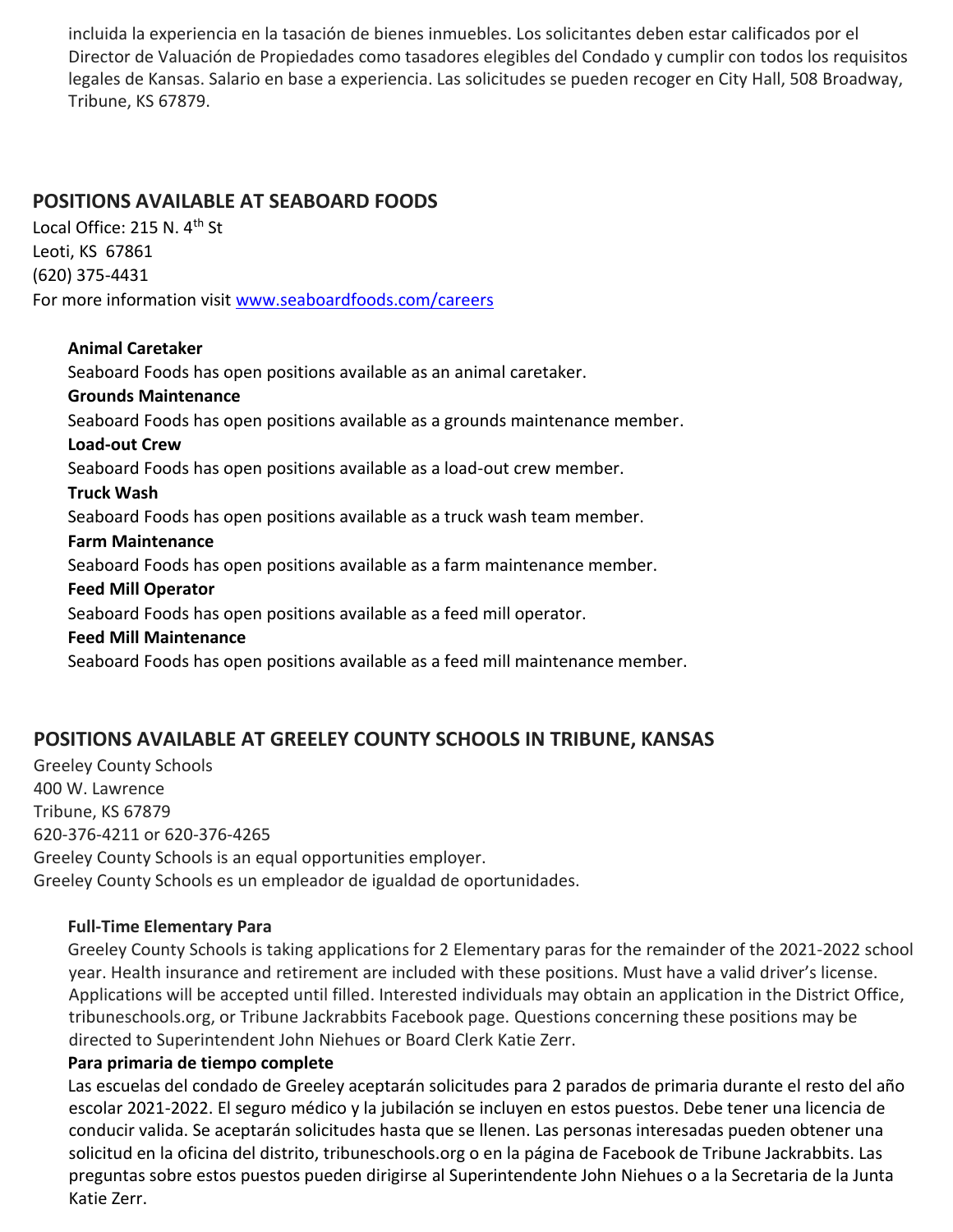#### **Substitute Teacher**

Greeley County Schools is taking applications for on call substitute teachers for the 2021-2022 school year. Applications will be accepted throughout the year. Interested individuals may obtain an application in the District Office. Questions concerning these positions may be directed to Superintendent John Niehues or Board Clerk Katie Zerr.

#### **Profesor/a sustituto/a**

Las escuelas del condado de Greeley están aceptando solicitudes para maestros suplentes de guardia para el año escolar 2021-2022. Se aceptarán solicitudes durante todo el año. Las personas interesadas pueden obtener una solicitud en la oficina del distrito. Las preguntas sobre estos puestos pueden dirigirse al Superintendente John Niehues o a la Secretaria de la Junta Katie Zerr.

#### **Full-Time Custodian**

Greeley County Schools is taking applications for a full-time (40 hours per week over 5 days) custodial position to start upon hire. Health insurance and retirement are included with this position. Must have a valid driver's license. Applicants may be asked occasionally to lift 50lbs. Applications will be taken until the position is filled. Interested individuals may obtain an application in the District Office. Questions concerning this position may be directed to Superintendent John Niehues or Board Clerk Katie Zerr.

#### **Custodio de tiempo completo**

Las Escuelas del Condado de Greeley están aceptando solicitudes para un puesto de custodia de tiempo completo (40 horas por semana durante 5 días) para comenzar al momento de la contratación. El seguro de salud y la jubilación están incluidos en esta posición. Debe tener una licencia de conducir valida. A los solicitantes se les puede pedir ocasionalmente que levanten 50 libras. Se aceptarán solicitudes hasta que se llene el puesto. Las personas interesadas pueden obtener una solicitud en la Oficina del Distrito. Las preguntas relacionadas con este puesto pueden dirigirse al Superintendente John Niehues oa la Secretaria de la Junta Katie Zerr.

# **POSITIONS AVAILABLE AT GREELEY COUNTY HEALTH SERVICES IN TRIBUNE, KANSAS**

GCHS is an equal opportunity employer, offering flexible scheduling, competitive wages and great benefits. We are a family-oriented organization that provides great work-life balance to our staff. For more information, contact Katy Reynolds, Human Resources at 620-376-4221, or email at hr@mygchs.com. Applications and information also available online at mygchs.com.

(GCHS es un empleador que ofrece igualdad de oportunidades y ofrece horarios flexibles, salarios competitivos y grandes beneficios. Somos una organización orientada a la familia que brinda un gran equilibrio trabajo-vida a nuestro personal. Para obtener más información, comuníquese con Katy Reynolds, Recursos Humanos al 620-376- 4221, o envíe un correo electrónico a hr@mygchs.com. Las aplicaciones y la información también están disponibles en línea en mygchs.com.)

# **\*\*Now Offering Sign-On Bonuses and Increased Wages!\*\***

**Full-Time Dayshift LTC CNA** Full-time; Dayshift options available 6am-6pm; 9am-9pm. **Turno diurno de tiempo completo LTC CNA** Tiempo completo; Opciones de turno diurno disponibles de 6am-6 pm; 9am-9pm.

**Occupational Therapist Terapeuta ocupacional**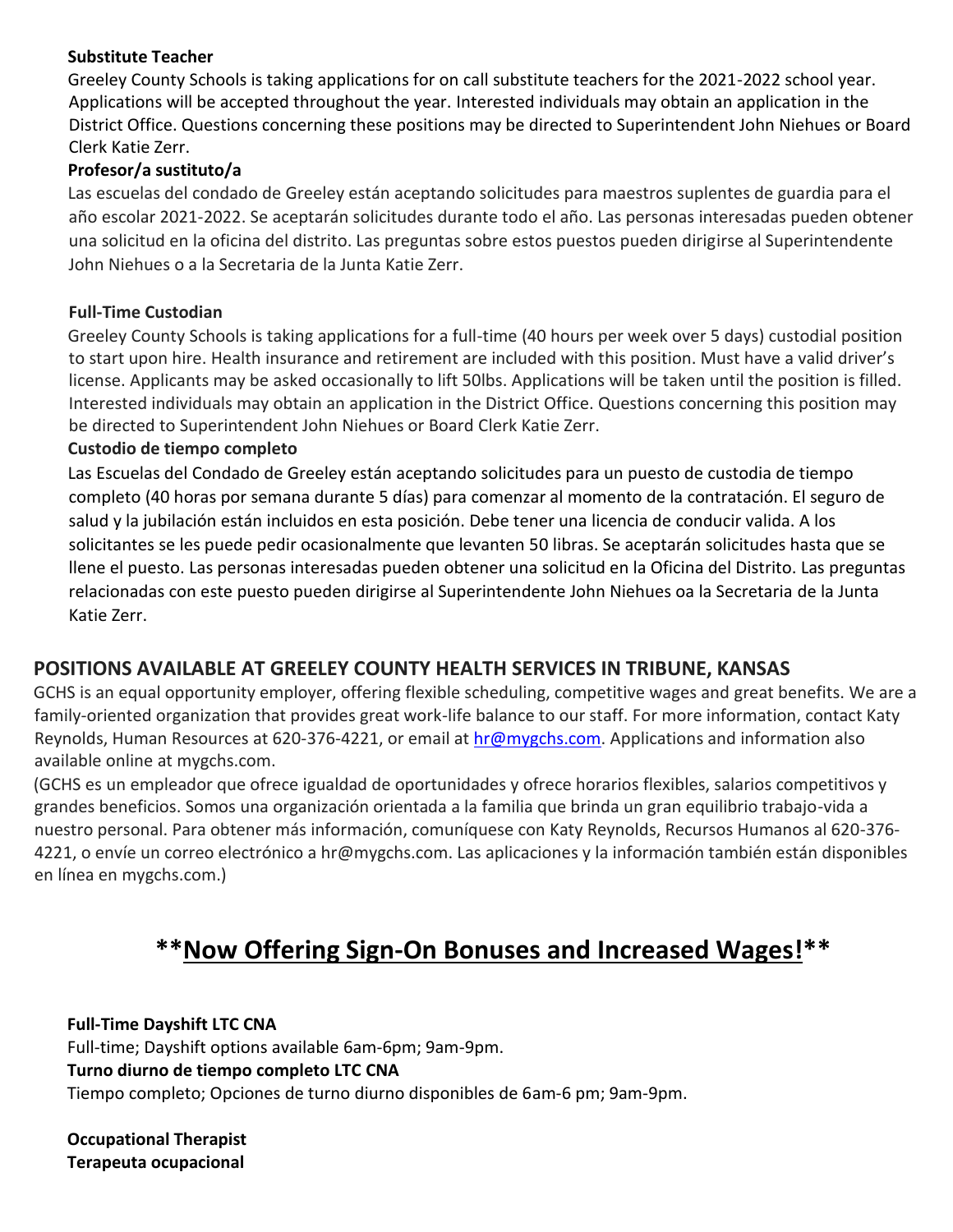# **Lab Manager Gerente de laboratorio**

**Radiology Technologist Tecnólogo en Radiología**

**Greeley County Clinic Receptionist** Full-time; Mon-Fri 8am-5pm. No weekends or holidays! **Recepcionista de la Clínica del Condado de Greeley** Tiempo completo; Lunes a viernes de 8 am a 5 pm ¡Sin fines de semana ni festivos!

#### **Full-Time Nightshift LTC LPN or RN**

Full-time nightshift; 6pm-6am; three 12-hour shifts per week. Works every other weekend/holiday. Full-time benefits.

#### **Turno de noche de tiempo completo LTC LPN o RN**

Tiempo completo; 6 pm-6 am; tres turnos de 12 horas por semana. Funciona cada dos fines de semana / feriados. Beneficios a tiempo completo.

#### **Hospital RN - Nightshift**

2-3 shifts per week; Nightshift 5pm-5am. Works on Med/Surg/ER floor. Flexible schedule and free housing available.

#### **Enfermera del hospital - Turno de noche**

2-3 turnos por semana; Turno de noche de 5 pm a 5 am. Funciona en piso de Medicina / Cirugía / Urgencias. Horarios flexibles y viviendas gratuitas disponibles.

#### **Full-Time OR Supervisor (RN)**

Supervise all OR operations and staffing. Will provide general nursing care to patients in hospital or nursing home. Full-time; Mon-Fri; 8am-5pm

#### **Supervisor de quirófano a tiempo completo (RN)**

Supervisar todas las operaciones y el personal del quirófano. Brindará atención de enfermería general a los pacientes en el hospital o en el hogar de ancianos. Tiempo completo; lun-vie; 8am-5pm

#### **Full-Time Medical Assistant**

Full-time; Will work in the Greeley County Clinic Mon-Fri; 8am-5pm

#### **Asistente medica/o de tiempo complete**

Tiempo completo; Trabajará en la Clínica del Condado de Greeley de lunes a viernes; 8am-5pm

#### **Full-Time Housekeeper**

Full-time; 5 days per week; 6am-2pm. Works every other weekend/holiday. Full-time benefits and flexible work schedule.

#### **Ama de llaves a tiempo completo**

Tiempo completo; 5 días a la semana; 6 am-2pm. Funciona cada dos fines de semana / feriados. Beneficios a tiempo completo y horario de trabajo flexible.

#### **Full-Time Dietary Aide/Cook**

Full-time; Nightshift or Dayshift; Flexible schedule; Full benefits

#### **Auxiliar dietético/cocinero de tiempo completo**

Tiempo completo; turno de noche o turno de día; Horario flexible; Beneficios completos

#### **Full-Time Maintenance Technician**

Full-time; Maintains and repairs physical structures of buildings and maintains grounds. Mon-Fri; 7:30am-4pm